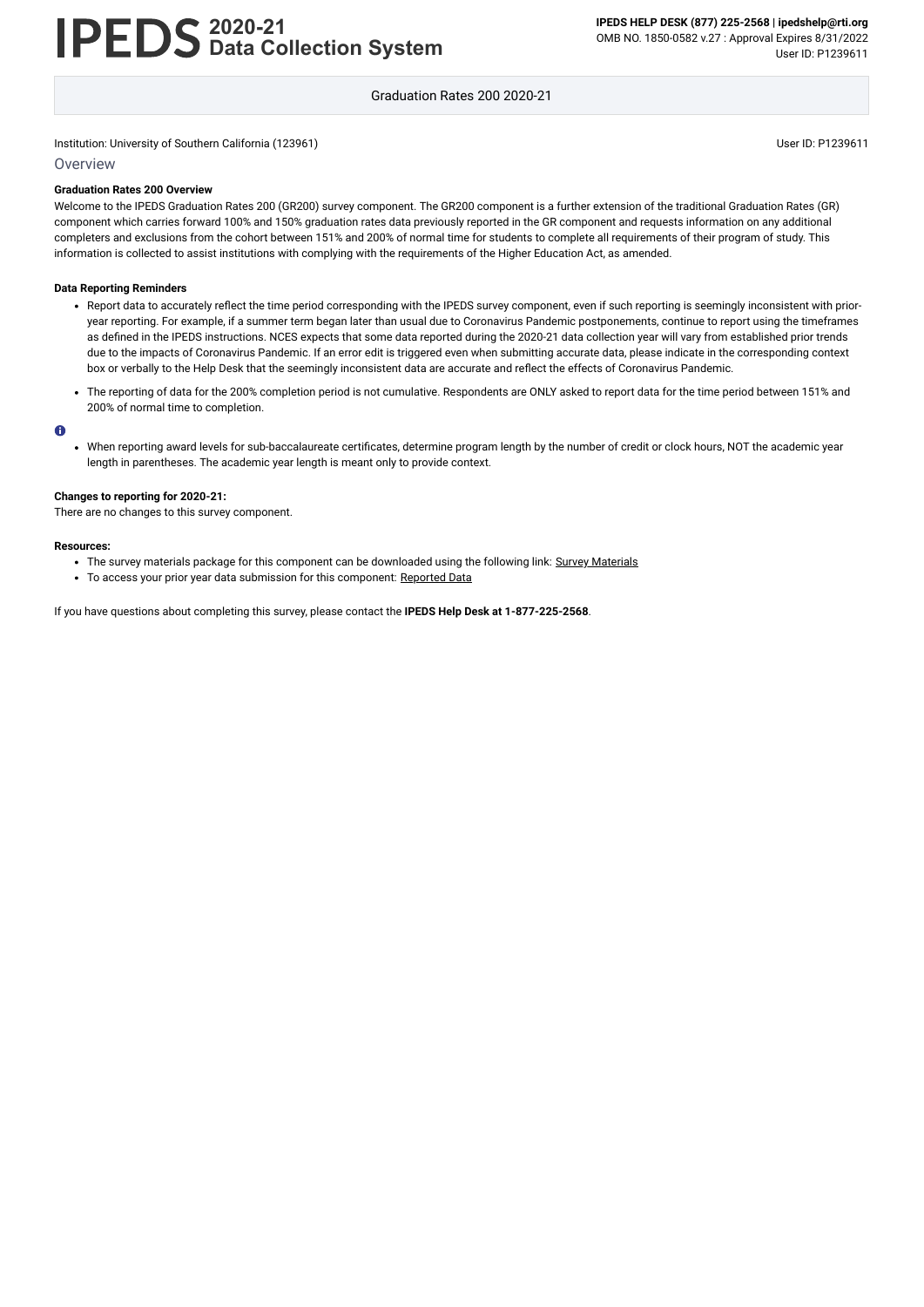# Screening Question

| Your institution reported to the GR survey component as having the following number of students who did not complete, |  |
|-----------------------------------------------------------------------------------------------------------------------|--|
| but were still enrolled at your institution:                                                                          |  |

No  $\bigcirc$ 

Yes $\begin{matrix} \bullet \\ \bullet \end{matrix}$ 

**Do you have students to report who, 1) received an award between 151% and 200% of the normal time to complete OR are still enrolled as of 200% of normal time?**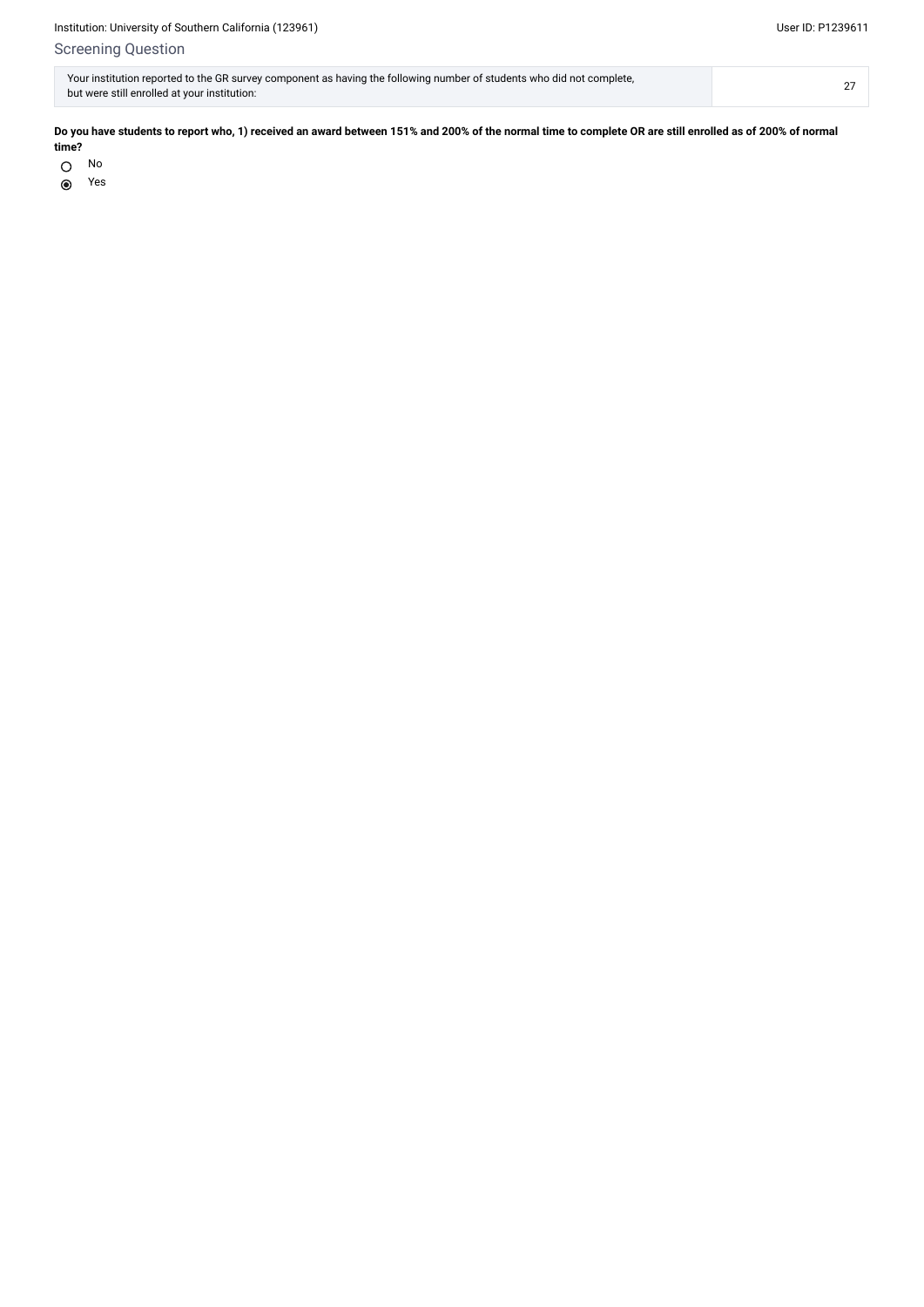## Completers within 200%

## **For 4-year institutions, report on the 2012 [cohort](javascript:openglossary(119)) of [full-time,](javascript:openglossary(259)) [first-time](javascript:openglossary(241)) [bachelor's or equivalent degree-seeking](javascript:openglossary(79)) students.**

Information for this cohort was originally reported by your institution in the 2018-19 IPEDS Graduation Rates survey component. The data on lines 1-5 are preloaded based on the information provided.

You may use the box below to provide additional context for the data you have reported above. Context notes will be posted on the College Navigator website. Therefore, you should write all context notes using proper grammar (e.g., complete sentences with punctuation) and common language that can be easily understood by students and parents (e.g., spell out acronyms).

|                 |                                                                                                                          |                | Graduation<br>rates |
|-----------------|--------------------------------------------------------------------------------------------------------------------------|----------------|---------------------|
|                 | Revised cohort                                                                                                           | 3,308          |                     |
| $\overline{2}$  | <b>Exclusions within 150%</b>                                                                                            | 6              |                     |
| 3               | Adjusted cohort 150%                                                                                                     | 3,302          |                     |
| 4               | Number of students in the cohort who completed a bachelor's degree within 100% of normal time to completion              | 2,534          | 77                  |
| $5\phantom{.0}$ | Number of students in the cohort who completed a bachelor's degree within 150% of normal time to completion              | 3,035          | 92                  |
| 6               | Additional exclusions (between 151% and 200% of normal time)                                                             | 0 <sup>1</sup> |                     |
| 7               | Adjusted cohort 200% (line 3 - line 6)                                                                                   | 3,302          |                     |
| 8               | Number of students in the cohort who completed a bachelor's degree between 151% and 200% of normal time to<br>completion | 30             |                     |
| 9               | Still enrolled as of 200% of normal time to completion                                                                   | 8              |                     |
| 10              | Total completers within 200% of normal time (line 5 + line 8)                                                            | 3,065          | 93                  |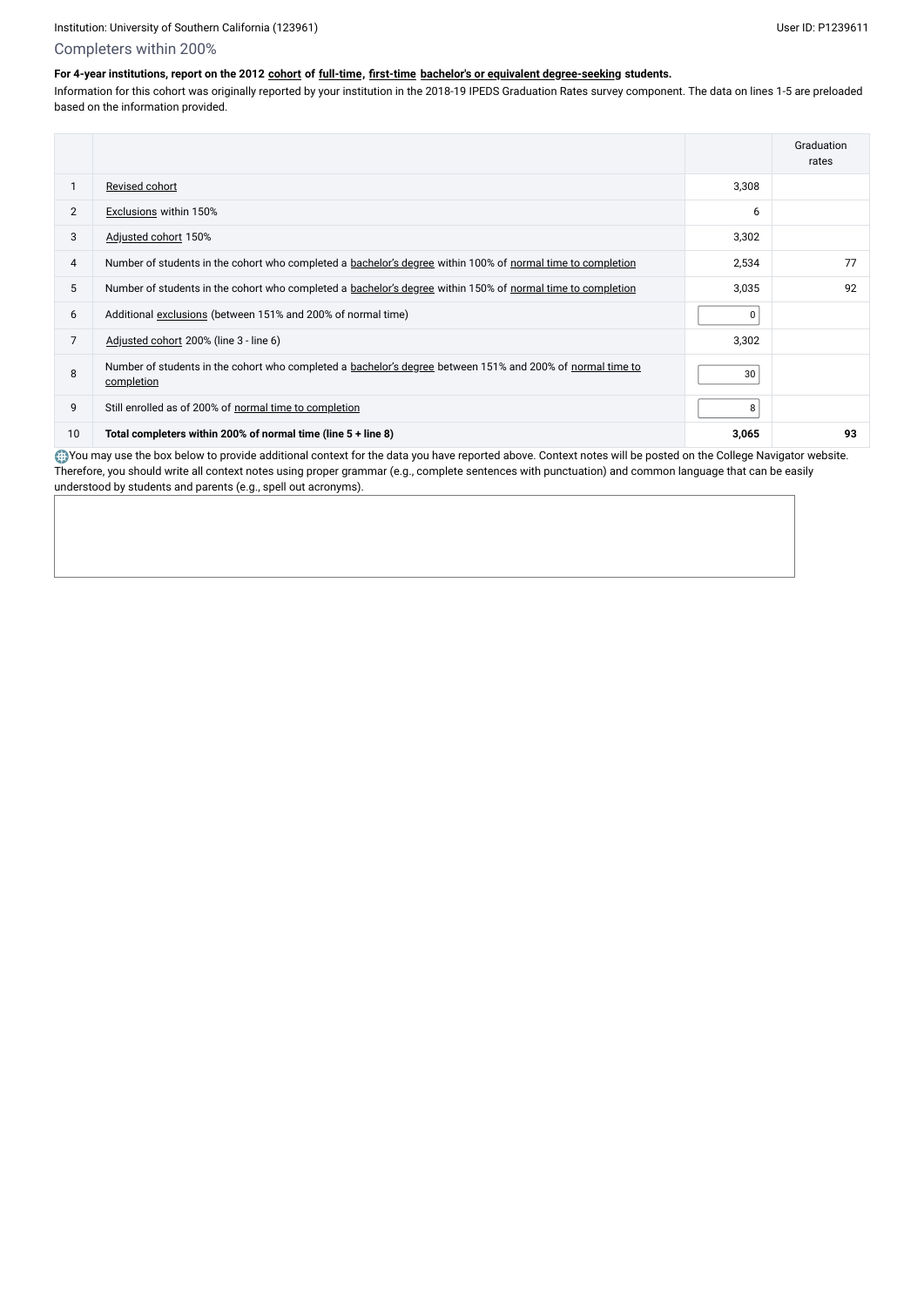### Institution: University of Southern California (123961) and the USE of District of Southern California (1239611

### Summary

### **2020 IPEDS Graduation Rate 200% Component Data Summary**

Please review your data for accuracy. If you have questions about the data displayed below after reviewing the data reported on the survey screens, please contact the IPEDS Help Desk at: 1-877-225-2568 or [ipedshelp@rti.org](mailto:ipedshelp@rti.org).

IPEDS collects important information regarding your institution. All data reported in IPEDS survey components become available in the IPEDS Data Center and appear as aggregated data in various Department of Education reports. Additionally, some of the reported data appears specifically for your institution through the College Navigator website and is included in your institution's Data Feedback Report (DFR). The purpose of this summary is to provide you an opportunity to view some of the data that, when accepted through the IPEDS quality control process, will appear on the College Navigator website and/or your DFR. College Navigator is updated approximately three months after the data collection period closes and Data Feedback Reports will be available through the Data [Center](https://nces.ed.gov/ipeds/use-the-data) and sent to your institution's CEO in November 2020.

| <b>Bachelor's degree graduation rates</b><br>within 4 years, 6 years, and 8 years - Cohort year 2012 |     |  |  |
|------------------------------------------------------------------------------------------------------|-----|--|--|
| 4-year graduation rate                                                                               | 77% |  |  |
| 6-year graduation rate                                                                               | 92% |  |  |
| 8-year graduation rate                                                                               | 93% |  |  |